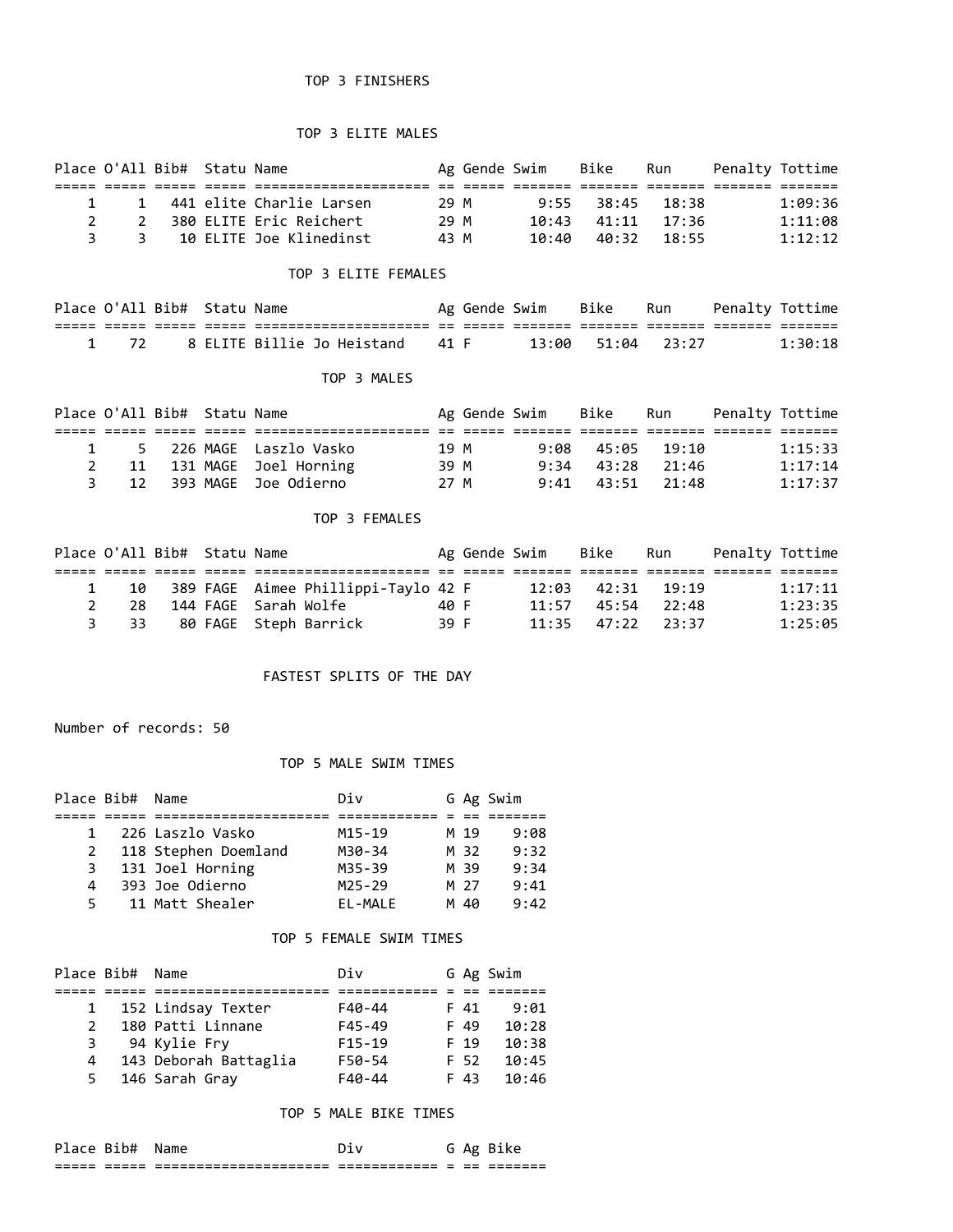| $\mathbf{1}$ | 441 Charlie Larsen | EL-MALE     | M 29 | 38:45 |
|--------------|--------------------|-------------|------|-------|
| 2            | 10 Joe Klinedinst  | FI-MAIF     | M 43 | 40:32 |
| 3            | 9 Aaron Barr       | $FI - MAIF$ | M 44 | 40:44 |
| 4            | 380 Eric Reichert  | FI-MAIF     | M 29 | 41:11 |
|              | 5 131 Joel Horning | M35-39      | M 39 | 43:28 |

### TOP 5 FEMALE BIKE TIMES

|               | Place Bib# Name |                                  | Div        |      | G Ag Bike |
|---------------|-----------------|----------------------------------|------------|------|-----------|
|               |                 |                                  |            |      |           |
|               |                 | 389 Aimee Phillippi-Taylo F40-44 |            | F 42 | 42:31     |
| $\mathcal{L}$ |                 | 144 Sarah Wolfe                  | $F40-44$   | F 40 | 45:54     |
| 3             |                 | 80 Steph Barrick                 | $F35 - 39$ | F 39 | 47:22     |
| 4             |                 | 62 Olivia Guilbert               | $F25-29$   | F 28 | 48:05     |
| 5.            |                 | 155 Shari Watson                 | $F45 - 49$ | F 47 | 48:10     |

## TOP 5 MALE RUN TIMES

| Place Bib# | Name                | Div        |      | G Ag Run |
|------------|---------------------|------------|------|----------|
|            |                     |            |      |          |
| 1          | 380 Eric Reichert   | EL-MALE    | M 29 | 17:36    |
| 2          | 384 Daryl Good      | M35-39     | M 37 | 18:36    |
| ٦.         | 441 Charlie Larsen  | EL-MALE    | M 29 | 18:38    |
| 4          | 101 David Schofield | M35-39     | M 38 | 18:39    |
| 5.         | 225 Kevin Weldon    | $M20 - 24$ | M 23 | 18:42    |

#### TOP 5 FEMALE RUN TIMES

| Place Bib# | Name                             | Div      |      | G Ag Run |
|------------|----------------------------------|----------|------|----------|
|            |                                  |          |      |          |
|            | 389 Aimee Phillippi-Taylo F40-44 |          | F 42 | 19:19    |
| 2          | 63 Ashley Kearcher               | $F30-34$ | F 31 | 20:32    |
| 3          | 65 MacKenzie Smith               | $F20-24$ | F 22 | 21:27    |
| 4          | 163 Janelle Seip                 | $F40-44$ | F 42 | 21:56    |
| 5          | 62 Olivia Guilbert               | $F25-29$ | F 28 | 21:58    |

### AGE GROUP RESULTS

# MALE 1 - 14 (3 WINNERS)

|              | Place O'All Bib# Name |  |                           |  |                     | Statu Age Swim Bike Run |       | Penalty Tottime |         |
|--------------|-----------------------|--|---------------------------|--|---------------------|-------------------------|-------|-----------------|---------|
|              |                       |  |                           |  |                     |                         |       |                 |         |
| $\mathbf{1}$ | 221                   |  | 240 Chris Baranowski      |  |                     | MAGE 14 16:11 1:04:43   | 29:49 |                 | 1:57:39 |
|              |                       |  | FEMALE 1 - 14 (3 WINNERS) |  |                     |                         |       |                 |         |
|              | Place O'All Bib# Name |  |                           |  | Statu Age Swim Bike |                         | Run   | Penalty Tottime |         |
|              |                       |  |                           |  |                     |                         |       |                 |         |
|              |                       |  | MALE 15 - 19 (3 WINNERS)  |  |                     |                         |       |                 |         |
|              | Place O'All Bib# Name |  |                           |  | Statu Age Swim Bike |                         | Run   | Penalty Tottime |         |
|              |                       |  |                           |  |                     |                         |       |                 |         |
|              |                       |  |                           |  |                     |                         |       |                 |         |

# FEMALE 15 - 19 (3 WINNERS)

| Place O'All Bib# Name |                     |  | Statu Age Swim - Bike - Run | Penalty Tottime |         |
|-----------------------|---------------------|--|-----------------------------|-----------------|---------|
|                       |                     |  |                             |                 |         |
|                       | 1 174 94 Kylie Fry  |  | FAGE 19 10:38 1:02:47 28:04 |                 | 1:46:06 |
|                       | 2 316 75 Kira Lilly |  | FAGE 17 21:53 1:32:27 34:20 |                 | 2:36:19 |

MALE 20 - 24 (3 WINNERS)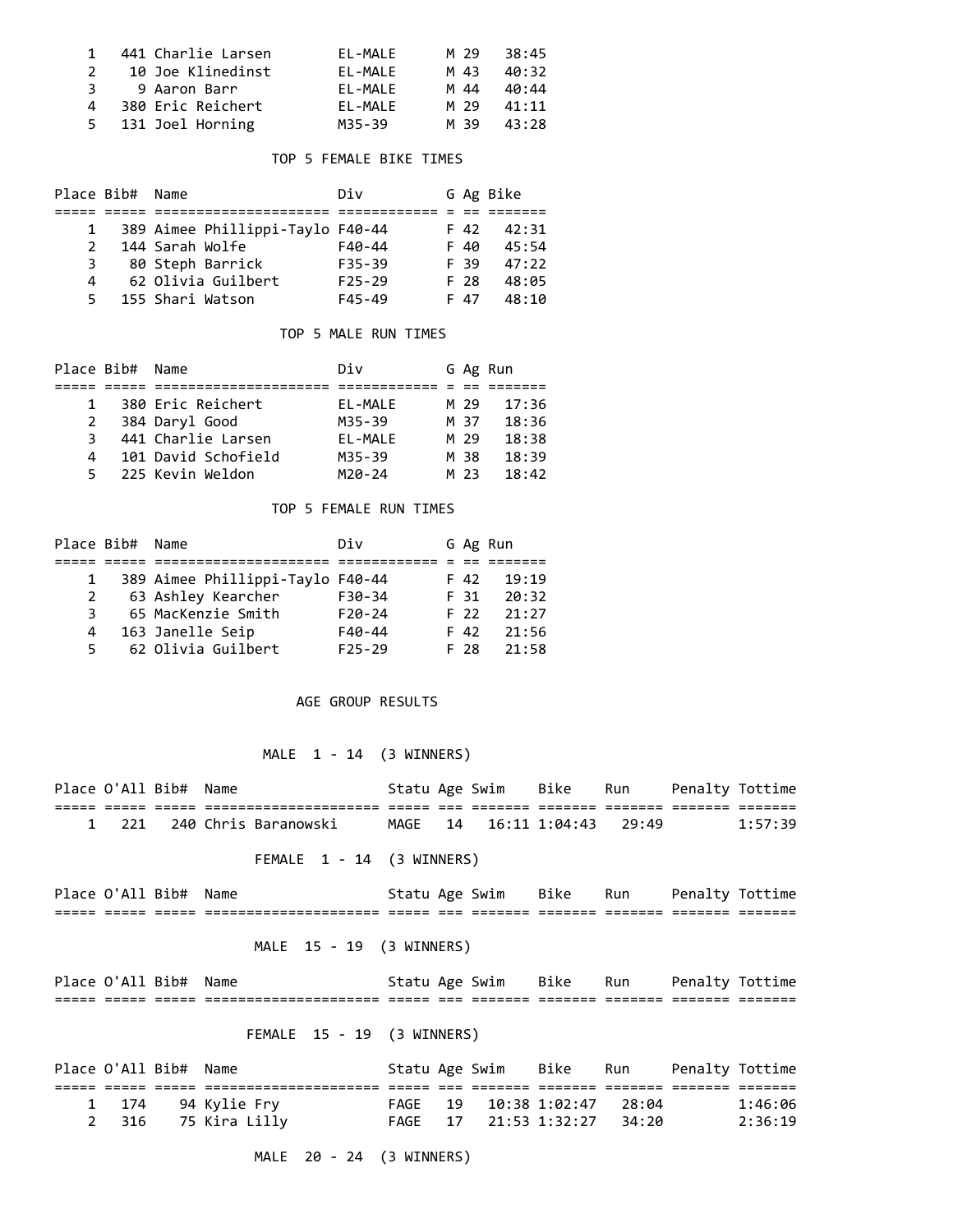| Place O'All Bib# Name |                            |      | Statu Age Swim - Bike |                             | Run | Penalty Tottime |
|-----------------------|----------------------------|------|-----------------------|-----------------------------|-----|-----------------|
|                       |                            |      |                       |                             |     |                 |
|                       | 1 16 225 Kevin Weldon      |      |                       | MAGE 23 11:51 46:25 18:42   |     | 1:20:03         |
|                       | 2 105 227 Solomon Klombers | MAGE |                       | 23 12:35 55:06 22:32        |     | 1:34:06         |
|                       | 3 270 237 Paul Feightner   |      |                       | MAGE 22 12:56 1:14:05 33:03 |     | 2:08:09         |

# FEMALE 20 - 24 (3 WINNERS)

|       | Place O'All Bib# Name |                     | Statu Age Swim |    |          | Bike                 | Run         | Penalty Tottime |         |
|-------|-----------------------|---------------------|----------------|----|----------|----------------------|-------------|-----------------|---------|
|       |                       |                     |                |    |          |                      |             |                 |         |
| 1 107 |                       | 65 MacKenzie Smith  | FAGF           |    | 22 11:16 |                      | 57:39 21:27 |                 | 1:34:30 |
| 2 127 |                       | 69 Kaley Grooms     | FAGE           | 20 | 11:23    | 57:11                | 23:41       |                 | 1:38:16 |
| 3 132 |                       | 67 Julia Mouat      | FAGF           | 22 | 15:41    | 54:27                | 24:37       |                 | 1:39:13 |
| 4 170 |                       | 82 Carly Richardson | FAGE           |    |          | 23 15:14 55:56 28:15 |             |                 | 1:44:54 |

# MALE 25 - 29 (3 WINNERS)

|   | Place O'All Bib# Name |                     | Statu Age Swim |     |       | Bike  | Run   | Penalty Tottime |         |
|---|-----------------------|---------------------|----------------|-----|-------|-------|-------|-----------------|---------|
|   |                       |                     |                |     |       |       |       |                 |         |
|   | 47                    | 387 Chip Scheick    | MAGE           | 25  | 12:46 | 49:31 | 21:36 |                 | 1:26:48 |
|   | 62                    | 232 Connor Schlegel | MAGE           | 26. | 11:32 | 51:31 | 22:21 |                 | 1:28:46 |
| 3 | 100                   | 383 Allen Stoltzfus | mage           | 25  | 14:50 | 53:33 | 20:42 |                 | 1:32:57 |
|   | 4 111                 | 233 Cody Sensenig   | MAGE           | 25. | 15:12 | 53:31 | 21:12 |                 | 1:34:59 |
|   | 135<br>5.             | 249 Travis Oot      | MAGE           | 27  | 12:37 | 55:09 | 25:23 |                 | 1:39:40 |

## FEMALE 25 - 29 (3 WINNERS)

|   | Place O'All Bib# Name |                      | Statu Age Swim |     |                  | Bike  | Run   | Penalty Tottime |
|---|-----------------------|----------------------|----------------|-----|------------------|-------|-------|-----------------|
|   |                       |                      |                |     |                  |       |       |                 |
|   | -35                   | 62 Olivia Guilbert   | FAGF           | -28 | 12:35            | 48:05 | 21:58 | 1:25:33         |
| 2 | 52                    | 68 Rachel Lacek      | FAGF           | 26. | 10:52            | 51:45 | 22:11 | 1:27:16         |
| 3 | 160                   | 87 Megan Stauffer    | FAGE           | 29  | 13:22            | 54:55 | 28:52 | 1:43:35         |
| 4 | - 169                 | 86 Emily Gingrich    | FAGE           | 25  | 17:19            | 57:40 | 24:58 | 1:44:54         |
|   | 5 179                 | 83 Paige Chardavoyne | FAGE           |     | 27 13:27 1:00:56 |       | 28:17 | 1:46:46         |

# MALE 30 - 34 (3 WINNERS)

|              | Place O'All Bib# Name |                      | Statu Age Swim |     |       | Bike  | Run   | Penalty Tottime |         |
|--------------|-----------------------|----------------------|----------------|-----|-------|-------|-------|-----------------|---------|
|              |                       |                      |                |     |       |       |       |                 |         |
| $\mathbf{1}$ | 13                    | 141 Nathaniel Windon | MAGF           | 31  | 11:15 | 44:06 | 19:47 |                 | 1:18:42 |
|              | 22                    | 118 Stephen Doemland | MAGF           | 32  | 9:32  | 47:43 | 22:16 |                 | 1:21:51 |
| 3            | 32.                   | 130 Matt Weaver      | MAGF           | 30. | 13:04 | 48:16 | 20:24 |                 | 1:25:05 |
| 4            | 40                    | 295 Daniel Fenton    | MAGE           | 31  | 11:58 | 47:41 | 23:24 |                 | 1:26:21 |
|              | 43<br>5.              | 115 Matthew Smith    | MAGF           | 33. | 13:58 | 47:45 | 22:10 |                 | 1:26:35 |

# FEMALE 30 - 34 (3 WINNERS)

|    | Place O'All Bib# Name |                               | Statu Age Swim |     |                  | Bike  | Run   | Penalty Tottime |         |
|----|-----------------------|-------------------------------|----------------|-----|------------------|-------|-------|-----------------|---------|
|    |                       |                               |                |     |                  |       |       |                 |         |
|    | 41                    | 63 Ashley Kearcher            | FAGE           | 31  | 12:28            | 50:42 | 20:32 |                 | 1:26:25 |
| 2  | 108                   | 92 Megan Larsen               | FAGE           | 32  | 13:58            | 54:38 | 22:58 |                 | 1:34:33 |
| 3. | 140                   | 84 Michelle Diffendarfer FAGE |                | 32  | 14:02            | 57:27 | 24:25 |                 | 1:40:40 |
| 4  | 166                   | 98 Beth Stawitzky             | FAGE           | 33. | 17:15            | 57:11 | 26:45 |                 | 1:44:17 |
| 5. | 168                   | 95 Kara McKinney              | FAGE           |     | 32 11:26 1:00:24 |       | 28:46 |                 | 1:44:21 |

# MALE 35 - 39 (3 WINNERS)

| Place O'All Bib# Name |     |                     | Statu Age Swim |      |       | Bike        | Run   | Penalty Tottime |         |
|-----------------------|-----|---------------------|----------------|------|-------|-------------|-------|-----------------|---------|
|                       |     |                     |                |      |       |             |       |                 |         |
|                       | 18  | 101 David Schofield | MAGF           | - 38 | 12:52 | 47:00       | 18:39 |                 | 1:20:27 |
|                       | -20 | 109 Seth Leplev     | MAGE           | 38   |       | 10:02 45:58 | 21:44 |                 | 1:21:37 |
| 3                     | -24 | 384 Daryl Good      | MAGE           | 37   | 12:50 | 47:57       | 18:36 |                 | 1:22:02 |
|                       |     | 29 126 Jeffrey Kile | MAGE           | 38   | 11:46 | 47:44       | 21:00 |                 | 1:24:07 |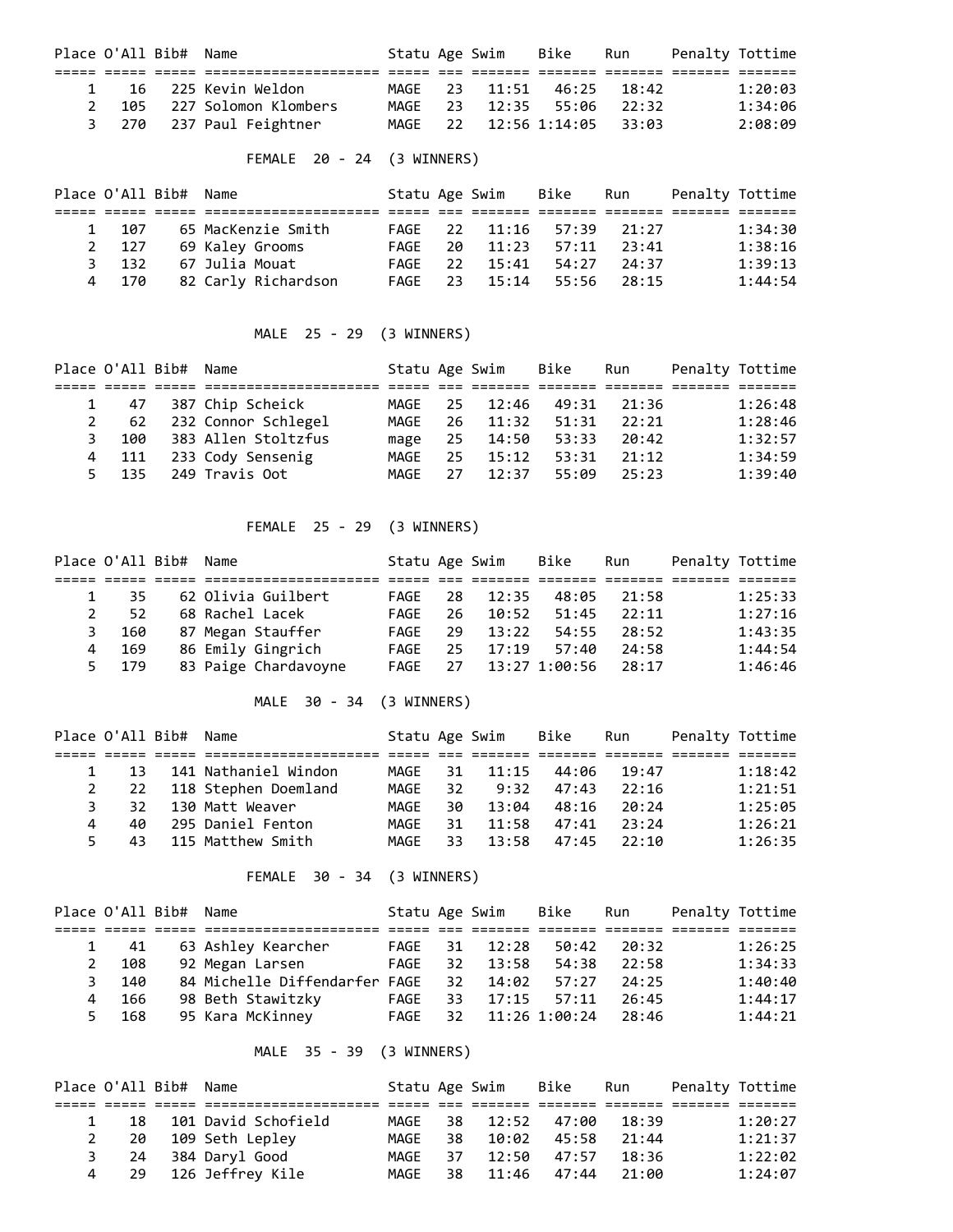# FEMALE 35 - 39 (3 WINNERS)

|    | Place O'All Bib# Name |                     | Statu Age Swim |    |       | Bike  | Run   | Penalty Tottime |         |
|----|-----------------------|---------------------|----------------|----|-------|-------|-------|-----------------|---------|
|    |                       |                     |                |    |       |       |       |                 |         |
|    | -76                   | 60 Beth Rudge       | FAGE           | 37 | 12:43 | 50:32 | 23:47 |                 | 1:30:34 |
| 2  | 84                    | 372 Stephanie Myers | FAGE           | 36 | 11:24 | 50:42 | 24:46 |                 | 1:31:03 |
| 3  | 87                    | 71 Erin Rosensteel  | FAGE           | 36 | 11:15 | 51:44 | 24:50 |                 | 1:31:37 |
| 4  | 94                    | 72 Whitney Mayer    | FAGE           | 37 | 11:14 | 55:06 | 22:15 |                 | 1:32:24 |
| 5. | 122                   | 70 Mary Driscoll    | FAGE           | 37 | 11:16 | 55:26 | 27:19 |                 | 1:36:58 |

MALE 40 - 44 (3 WINNERS)

|    | Place O'All Bib# Name |                      | Statu Age Swim |    |       | Bike  | Run   | Penalty Tottime |         |
|----|-----------------------|----------------------|----------------|----|-------|-------|-------|-----------------|---------|
|    |                       |                      |                |    |       |       |       |                 |         |
|    | 15                    | 37 Walter Wimer      | MAGE           | 42 | 11:23 | 45:01 | 20:21 |                 | 1:19:26 |
|    | 25                    | 33 Benjamin Lindsay  | MAGF           | 43 | 11:37 | 44:31 | 22:48 |                 | 1:22:20 |
| 3  | 48                    | 47 Jarrod Baranowski | MAGF           | 43 | 11:33 | 49:46 | 23:00 |                 | 1:26:51 |
| 4  | 59                    | 53 Brian Naisby      | MAGE           | 42 | 13:00 | 50:02 | 23:10 |                 | 1:28:23 |
| 5. | 71                    | 50 Jason Gamble      | MAGE           | 40 | 14:18 | 50:49 | 20:21 |                 | 1:29:55 |

FEMALE 40 - 44 (3 WINNERS)

|   | Place O'All Bib# Name |                         | Statu Age Swim |    |          | Bike  | Run     | Penalty Tottime |         |
|---|-----------------------|-------------------------|----------------|----|----------|-------|---------|-----------------|---------|
|   |                       |                         |                |    |          |       |         |                 |         |
|   |                       | 36 152 Lindsay Texter   | FAGE           | 41 | 9:01     | 49:14 | - 24:56 |                 | 1:25:38 |
| 2 | 50                    | 146 Sarah Gray          | FAGE           | 43 | 10:46    | 49:31 | 23:25   |                 | 1:27:12 |
|   | 3                     | 51 163 Janelle Seip     | FAGE           |    | 42 13:52 | 48:52 | 21:56   |                 | 1:27:14 |
| 4 | 98.                   | 175 Jilian White        | FAGE           | 41 | 12:58    | 51:07 | 25:32   |                 | 1:32:35 |
|   |                       | 5 136 153 Audrey Caleca | FAGE           | 43 | 15:05    | 53:34 | 27:12   |                 | 1:39:44 |

# MALE 45 - 49 (3 WINNERS)

|    | Place O'All Bib# Name |                     | Statu Age Swim |    |       | Bike  | Run   | Penalty Tottime |         |
|----|-----------------------|---------------------|----------------|----|-------|-------|-------|-----------------|---------|
|    |                       |                     |                |    |       |       |       |                 |         |
|    | -14                   | 18 Andy Young       | MAGF           | 49 | 10:31 | 46:08 | 20:12 |                 | 1:19:26 |
|    | 17                    | 23 Chuck Kreger     | MAGF           | 49 | 10:51 | 46:36 | 20:17 |                 | 1:20:21 |
| 3. | 26                    | 57 Glenn Newton     | MAGE           | 48 | 12:06 | 46:55 | 20:45 |                 | 1:22:38 |
| 4  | 55.                   | 36 Steve Bookwalter | MAGF           | 49 | 14:00 | 47:01 | 22:46 |                 | 1:27:38 |
| 5. | 79                    | 51 Chris Detweiler  | MAGF           | 49 | 14:09 | 50:35 | 22:25 |                 | 1:30:51 |

### FEMALE 45 - 49 (3 WINNERS)

|    |       | Place O'All Bib# Name |                                | Statu Age Swim |    |          | Bike          | Run   | Penalty Tottime |
|----|-------|-----------------------|--------------------------------|----------------|----|----------|---------------|-------|-----------------|
|    |       |                       |                                |                |    |          |               |       |                 |
|    | 34    |                       | 155 Shari Watson               | FAGE           | 47 | 11:18    | 48:10         | 23:03 | 1:25:14         |
|    | 82.   |                       | 162 Theresa Zechman Johns FAGE |                |    | 49 12:12 | 50:42         | 24:57 | 1:31:01         |
| 3. | 83.   |                       | 145 Rebecca Brubaker           | FAGE           | 45 | 12:06    | 49:19         | 26:15 | 1:31:02         |
| 4  | 138   |                       | 150 Susan Rill                 | FAGF           | 49 | 12:00    | 53:50         | 30:16 | 1:40:26         |
|    | 5 152 |                       | 180 Patti Linnane              | FAGF           | 49 |          | 10:28 1:00:43 | 28:29 | 1:42:46         |

### MALE 50 - 54 (3 WINNERS)

|              | Place O'All Bib# Name |                    | Statu Age Swim |     |       | Bike  | Run   | Penalty Tottime |         |
|--------------|-----------------------|--------------------|----------------|-----|-------|-------|-------|-----------------|---------|
|              |                       |                    |                |     |       |       |       |                 |         |
|              |                       | 19 216 Troy Martin | MAGF           | 53. | 11:23 | 44:59 | 22:42 |                 | 1:21:26 |
| $\mathbf{2}$ | 31                    | 209 Dave Haight    | MAGE           | 54  | 13:51 | 44:50 | 22:02 |                 | 1:24:42 |
| 3.           | 42                    | 388 Kevin Moore    | MAGF           | 52  | 12:22 | 46:40 | 23:54 |                 | 1:26:25 |
| 4            | 44                    | 189 David Anderson | MAGF           | 52. | 13:30 | 47:12 | 23:02 |                 | 1:26:37 |
| 5.           | 46.                   | 218 Gene Otto      | MAGF           | 50  | 11:19 | 46:05 | 25:53 |                 | 1:26:48 |

FEMALE 50 - 54 (3 WINNERS)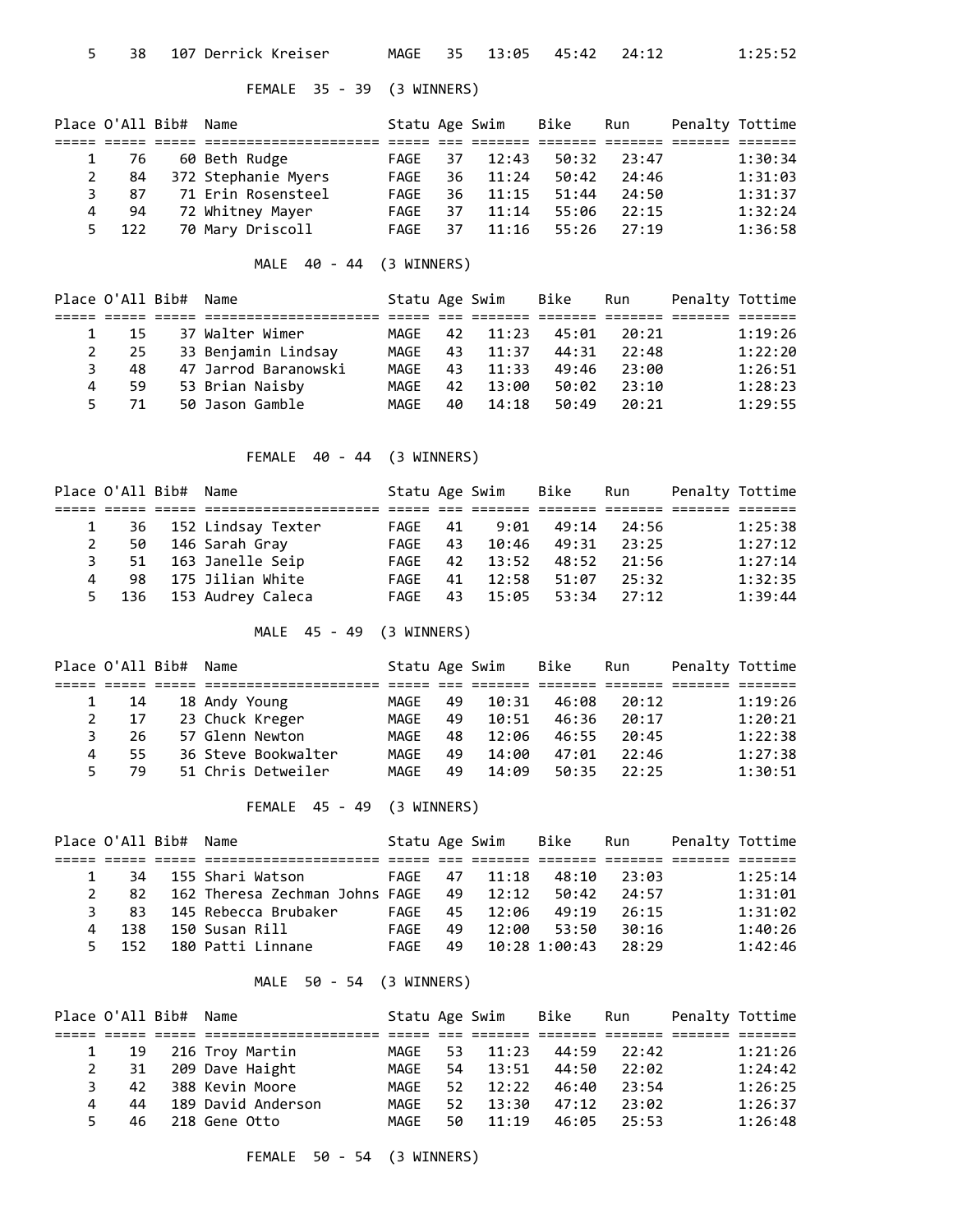| Place O'All Bib# Name |     |                          | Statu Age Swim |     |       | Bike  | Run   | Penalty Tottime |         |
|-----------------------|-----|--------------------------|----------------|-----|-------|-------|-------|-----------------|---------|
|                       |     |                          |                |     |       |       |       |                 |         |
|                       | 39  | 143 Deborah Battaglia    | FAGE           | 52  | 10:45 | 49:47 | 23:20 |                 | 1:26:07 |
|                       | 64  | 151 Dee Ann Murphy       | FAGE           | 51  | 12:07 | 49:55 | 24:10 |                 | 1:29:04 |
| 3                     |     | 92 149 Margaret Hazlett  | FAGE           | 53. | 11:32 | 49:22 | 27:21 |                 | 1:32:14 |
| 4                     | 128 | 177 Ginny Ackiewicz      | FAGE           | 53. | 12:34 | 52:58 | 28:51 |                 | 1:38:21 |
|                       |     | 214 157 Christine Walter | FAGF           | 52  | 20:36 | 59:07 | 30:11 |                 | 1:56:04 |

# MALE 55 - 59 (3 WINNERS)

|                | Place O'All Bib# Name |                      | Statu Age Swim |      |       | Bike          | Run   | Penalty Tottime |         |
|----------------|-----------------------|----------------------|----------------|------|-------|---------------|-------|-----------------|---------|
|                |                       |                      |                |      |       |               |       |                 |         |
|                | 73                    | 390 Jeffrey Fussner  | MAGE           | 56   | 14:56 | 47:41         | 22:23 |                 | 1:30:20 |
| 2              | 89                    | 207 Steve Pandelidis | MAGF           | 57   | 11:50 | 49:22         | 25:21 |                 | 1:31:46 |
| 3              | 110                   | 394 John Rodgers     | MAGE           | 56 - | 14:23 | 49:57         | 23:58 |                 | 1:34:43 |
| $\overline{4}$ | 151                   | 196 Bill Patrick     | MAGF           | 55.  | 14:44 | 55:31         | 27:13 |                 | 1:42:31 |
| 5.             | 187                   | 220 David Seibel     | MAGF           | 58.  |       | 15:09 1:04:13 | 24:40 |                 | 1:49:37 |

## FEMALE 55 - 59 (3 WINNERS)

| Place O'All Bib# Name |                              | Statu Age Swim |               | Bike | Run         | Penalty Tottime |         |
|-----------------------|------------------------------|----------------|---------------|------|-------------|-----------------|---------|
|                       |                              |                |               |      |             |                 |         |
|                       | 1 130 159 Claire De Boer     |                | FAGE 59 11:16 |      | 53:38 30:07 |                 | 1:38:39 |
|                       | 2 141 142 Deb Nissley        |                | FAGE 57 14:02 |      | 53:50 28:44 |                 | 1:41:04 |
|                       | 3 196 165 Juliann Pandelidis |                | FAGE 57 16:40 |      | 59:00 31:04 |                 | 1:52:27 |

## MALE 60 - 64 (3 WINNERS)

| Place O'All Bib# Name |                      | Statu Age Swim |     |       | Bike          | Run   | Penalty Tottime |  |
|-----------------------|----------------------|----------------|-----|-------|---------------|-------|-----------------|--|
|                       |                      |                |     |       |               |       |                 |  |
| 1 117                 | 185 Charles J. Small | MAGF           | 60. | 15:50 | 48:37         | 28:39 | 1:35:53         |  |
| 2 121                 | 392 Joe Zeglen       | MAGF           | 63  | 12:45 | 53:32         | 25:03 | 1:36:12         |  |
| 3 123                 | 195 Michael Nuding   | MAGE           | 64  | 12:02 | 54:48         | 25:06 | 1:37:06         |  |
| 4 133                 | 442 Ned Pelger       | mage           | 62  | 14:49 | 53:40         | 27:04 | 1:39:21         |  |
| 5 175                 | 215 Doug Arndt       | MAGE           | 62  |       | 14:31 1:00:04 | 24:28 | 1:46:19         |  |

# FEMALE 60 - 64 (3 WINNERS)

|  | Place O'All Bib# Name |                       |  | Statu Age Swim    Bike   .  | Run | Penalty Tottime |
|--|-----------------------|-----------------------|--|-----------------------------|-----|-----------------|
|  |                       |                       |  |                             |     |                 |
|  |                       | 1 211 171 Deb Plummer |  | FAGE 61 19:21 1:02:12 27:48 |     | 1:55:52         |

# MALE 65 - 69 (3 WINNERS)

|  | Place O'All Bib# Name |                             | Statu Age Swim |                             | Bike | Run | Penalty Tottime |         |
|--|-----------------------|-----------------------------|----------------|-----------------------------|------|-----|-----------------|---------|
|  |                       |                             |                |                             |      |     |                 |         |
|  |                       | 1 194 246 Charles Dvorscak  |                | MAGE 69 16:40 1:01:15 28:00 |      |     |                 | 1:51:50 |
|  |                       | 2 263 248 Frederick Johnson |                | MAGE 67 15:37 1:11:13 33:36 |      |     |                 | 2:07:07 |

## FEMALE 65 - 69 (3 WINNERS)

|  | Place O'All Bib# Name |                         |  |                             |  | Statu Age Swim Bike Run Penalty Tottime |         |
|--|-----------------------|-------------------------|--|-----------------------------|--|-----------------------------------------|---------|
|  |                       | ---------------------   |  |                             |  |                                         |         |
|  |                       | 1 267 167 Barbara Lefko |  | FAGE 68 21:02 1:05:16 32:24 |  |                                         | 2:07:24 |

# MALE 70 - 99 (3 WINNERS)

| Place O'All Bib# Name |                           | Statu Age Swim |    |                  | Bike          | Run       | Penalty Tottime |         |
|-----------------------|---------------------------|----------------|----|------------------|---------------|-----------|-----------------|---------|
|                       |                           |                |    |                  |               |           |                 |         |
|                       | 1 154 241 Mike Klinedinst | MAGF           | 70 |                  | 12:46 56:11   | - 28 : 44 |                 | 1:42:53 |
|                       | 2 284 235 Glenn Engler    | MAGE           |    | 71 17:16 1:06:07 |               | 43:11     |                 | 2:13:29 |
| 3 307                 | 234 Ned Gibble            | MAGF           | 73 |                  | 16:22 1:18:29 | 39:40     |                 | 2:29:27 |
| 319<br>4              | 229 Bill Helm             | MAGF           |    | 81 22:12 1:25:00 |               |           |                 | 2:40:48 |